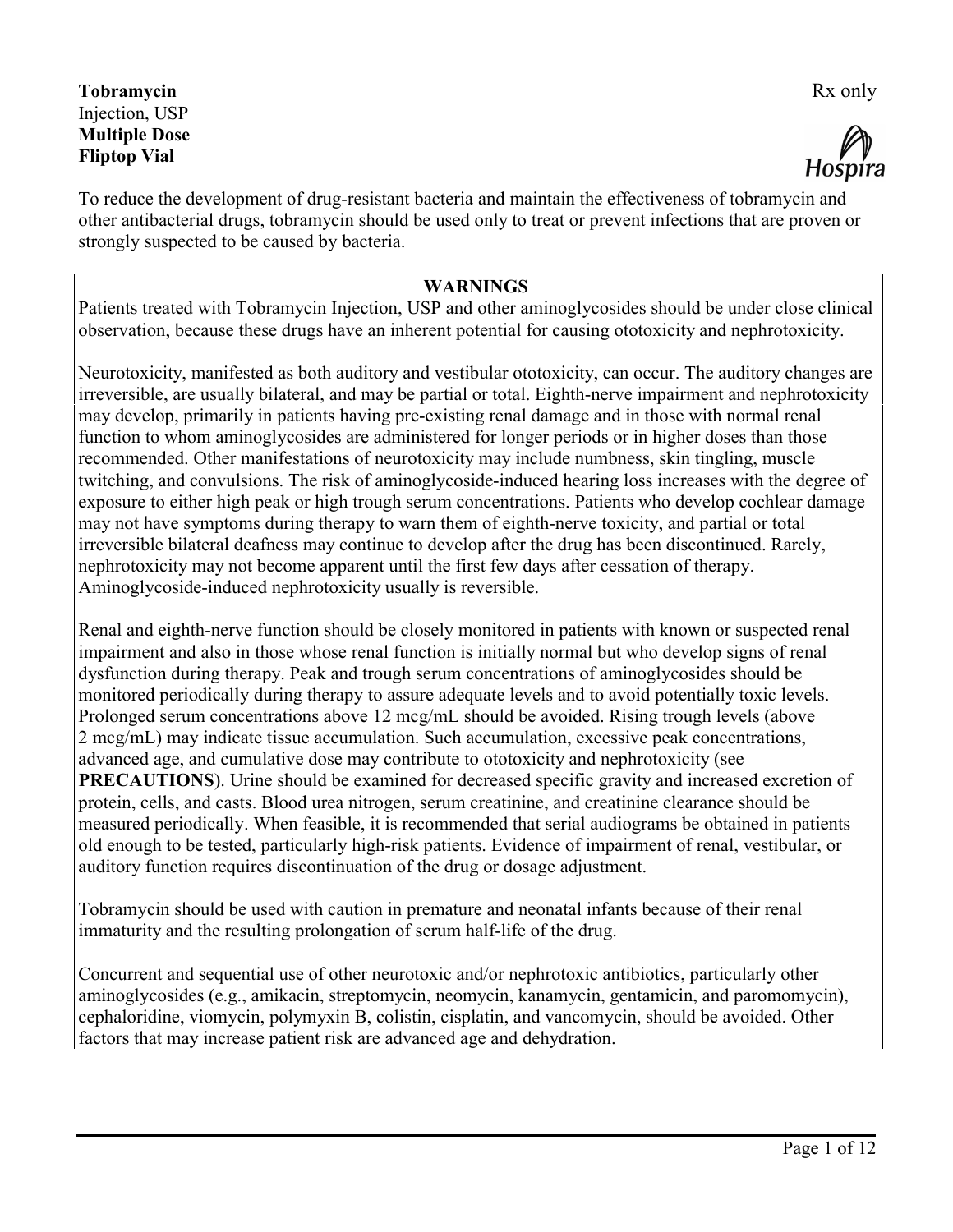Aminoglycosides should not be given concurrently with potent diuretics, such as ethacrynic acid and furosemide. Some diuretics themselves cause ototoxicity, and intravenously administered diuretics enhance aminoglycoside toxicity by altering antibiotic concentrations in serum and tissue.

Aminoglycosides can cause fetal harm when administered to a pregnant woman (see **PRECAUTIONS**).

# **DESCRIPTION**

Tobramycin Sulfate, a water-soluble antibiotic of the aminoglycoside group, is derived from the actinomycete *Streptomyces tenebrarius*. Tobramycin Injection, USP is a clear and colorless sterile aqueous solution for parenteral administration.

Each mL contains tobramycin sulfate equivalent to 10 mg (pediatric) or 40 mg tobramycin; sodium metabisulfite added as an antioxidant 3 mg; and edetate disodium added as a stabilizer, 0.1 mg. Contains sulfuric acid and may contain sodium hydroxide for pH adjustment. pH 4.0 (3.0 to 6.5).

Tobramycin sulfate is *O*-3-amino-3-deoxy-α-D-glucopyranosyl-(1→4)-*O*-[2,6-diamino-2,3,6-trideoxy-α-D-*ribo*-hexopyranosyl-(1→6)]-2-deoxy-L-streptamine sulfate (2:5)(salt) and has the chemical formula  $(C_{18}H_{37}N_5O_9)_2$  • 5H<sub>2</sub>SO<sub>4</sub>. The molecular weight is 1,425.45. The structural formula for tobramycin is as follows:



# **CLINICAL PHARMACOLOGY**

Tobramycin is rapidly absorbed following intramuscular administration. Peak serum concentrations of tobramycin occur between 30 and 90 minutes after intramuscular administration.

Following an intramuscular dose of 1 mg/kg of body weight, maximum serum concentrations reach about 4 mcg/mL, and measurable levels persist for as long as 8 hours. Therapeutic serum levels are generally considered to range from 4 to 6 mcg/mL. When tobramycin injection is administered by intravenous infusion over a 1-hour period, the serum concentrations are similar to those obtained by intramuscular administration. Tobramycin is poorly absorbed from the gastrointestinal tract.

In patients with normal renal function, except neonates, tobramycin administered every 8 hours does not accumulate in the serum. However, in those patients with reduced renal function and in neonates, the serum concentration of the antibiotic is usually higher and can be measured for longer periods of time than in normal adults. Dosage for such patients must, therefore, be adjusted accordingly (see **DOSAGE AND ADMINISTRATION**).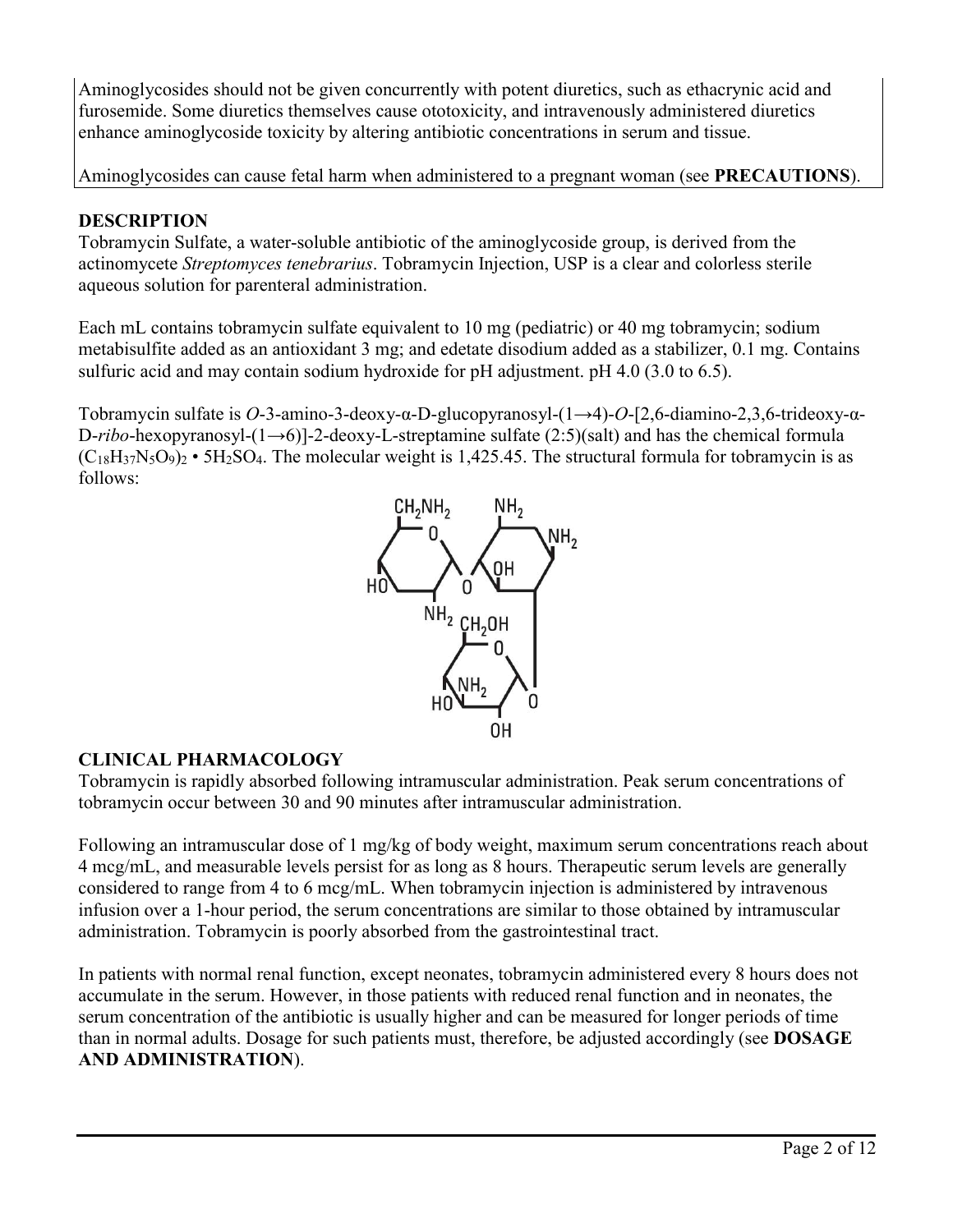Following parenteral administration, little, if any, metabolic transformation occurs, and tobramycin is eliminated almost exclusively by glomerular filtration. Renal clearance is similar to that of endogenous creatinine. Ultrafiltration studies demonstrate that practically no serum protein binding occurs. In patients with normal renal function, up to 84% of the dose is recoverable from the urine in 8 hours and up to 93% in 24 hours.

Peak urine concentrations ranging from 75 to 100 mcg/mL have been observed following the intramuscular injection of a single dose of 1 mg/kg. After several days of treatment, the amount of tobramycin excreted in the urine approaches the daily dose administered. When renal function is impaired, excretion of tobramycin is slowed, and accumulation of the drug may cause toxic blood levels.

The serum half-life in normal individuals is 2 hours. An inverse relationship exists between serum halflife and creatinine clearance, and the dosage schedule should be adjusted according to the degree of renal impairment (see **DOSAGE AND ADMINISTRATION**). In patients undergoing dialysis, 25% to 70% of the administered dose may be removed, depending on the duration and type of dialysis.

Tobramycin can be detected in tissues and body fluids after parenteral administration. Concentrations in bile and stools ordinarily have been low, which suggests minimum biliary excretion. Tobramycin has appeared in low concentration in the cerebrospinal fluid following parenteral administration, and concentrations are dependent on dose, rate of penetration, and degree of meningeal inflammation. It has also been found in sputum, peritoneal fluid, synovial fluid, and abscess fluids, and it crosses the placental membranes. Concentrations in the renal cortex are several times higher than the usual serum levels.

Probenecid does not affect the renal tubular transport of tobramycin.

### **Microbiology**

Tobramycin is an aminoglycoside antibiotic with activity against Gram-positive and Gram-negative bacteria.

### Mechanism of Action

Tobramycin acts by inhibiting synthesis of protein in bacterial cells. *In vitro* tests demonstrate that tobramycin is bactericidal.

### Resistance

Cross-resistance between aminoglycosides may occur.

### Interactions With Other Antimicrobials

Although most strains of enterococci demonstrate *in vitro* resistance, some strains in this group are susceptible. *In vitro* studies have shown that an aminoglycoside combined with an antibiotic that interferes with cell-wall synthesis affects some enterococcal strains synergistically. The combination of penicillin G and tobramycin results in a synergistic bactericidal effect *in vitro* against certain strains of *Enterococcus faecalis*. However, this combination is not synergistic against other closely related organisms, e.g. *Enterococcus faecium*. Speciation of enterococci alone cannot be used to predict susceptibility. Susceptibility testing and tests for antibiotic synergism are emphasized.

### Antimicrobial Activity

Tobramycin has been shown to be active against most strains of the following organisms both *in vitro* and in clinical infections: (see **INDICATIONS AND USAGE**)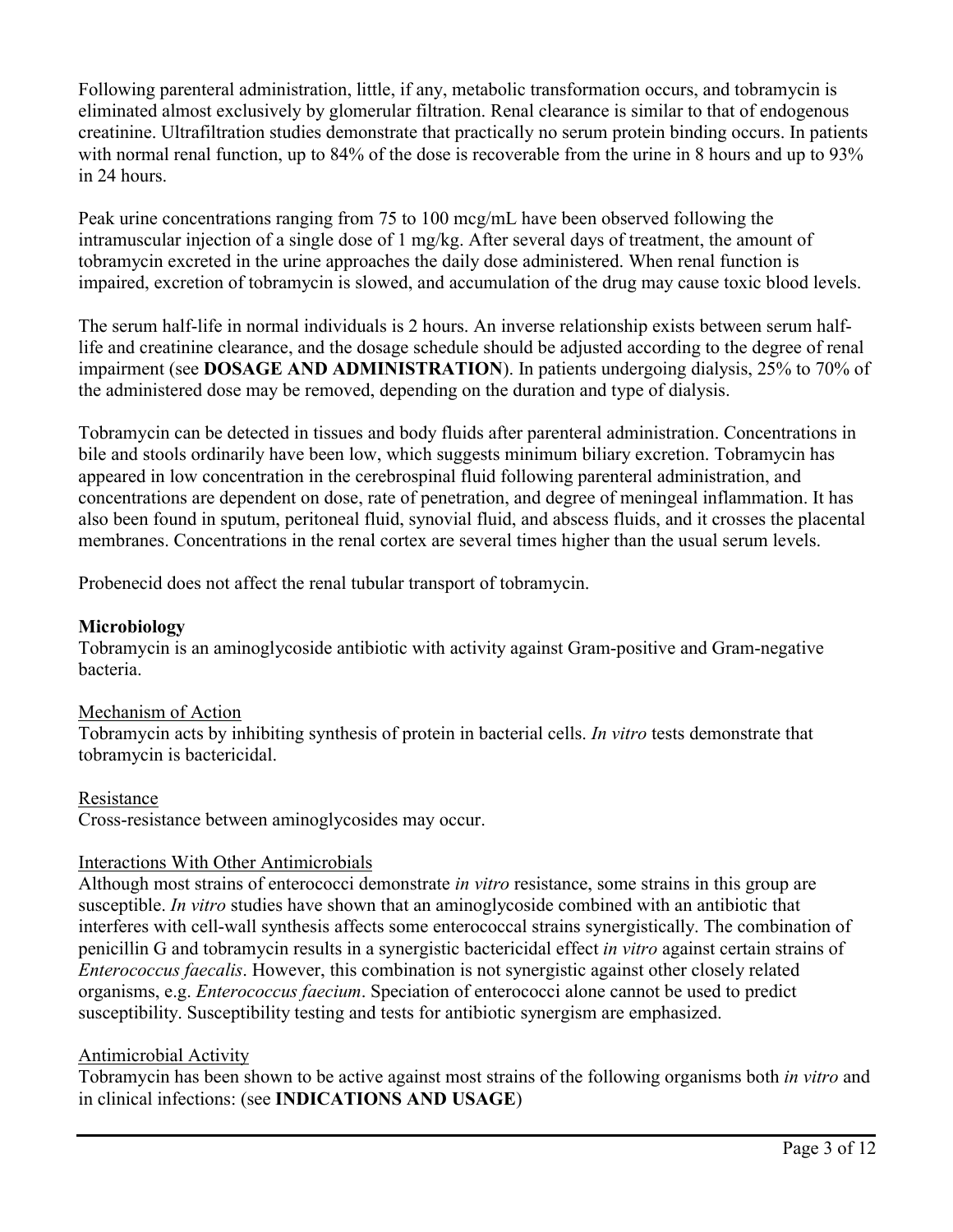### **Aerobic and facultative Gram-positive microorganisms**

*Staphylococcus aureus*

### **Aerobic and facultative Gram-negative microorganisms**

| Pseudomonas aeruginosa |
|------------------------|
| Proteus mirabilis      |
| Proteus vulgaris       |
| Providencia sp         |
| Serratia sp            |
|                        |

Aminoglycosides have a low order of activity against most Gram-positive organisms, including *Streptococcus pyogenes, Streptococcus pneumoniae*, and enterococci.

#### Susceptibility Testing

For specific information regarding susceptibility test interpretive criteria and associated test methods and quality control standards recognized by FDA for this drug, please see: [https://www.fda.gov/STIC.](https://www.fda.gov/STIC)

### **INDICATIONS AND USAGE**

To reduce the development of drug-resistant bacteria and maintain the effectiveness of tobramycin and other antibacterial drugs, tobramycin should be used only to treat or prevent infections that are proven or strongly suspected to be caused by susceptible bacteria. When culture and susceptibility information are available, they should be considered in selecting or modifying antibacterial therapy. In the absence of such data, local epidemiology and susceptibility patterns may contribute to the empiric selection of therapy.

Tobramycin is indicated for the treatment of serious bacterial infections caused by susceptible strains of the designated microorganisms in the diseases listed below:

Septicemia in the pediatric patient and adult caused by *P. aeruginosa*, *E. coli*, and *Klebsiella* sp.

Lower respiratory tract infections caused by *P. aeruginosa*, *Klebsiella* sp, *Enterobacter* sp, *Serratia* sp, *E. coli*, and *S. aureus* (penicillinase and non-penicillinase-producing strains).

Serious central-nervous-system infections (meningitis) caused by susceptible organisms.

Intra-abdominal infections, including peritonitis, caused by *E. coli*, *Klebsiella* sp, and *Enterobacter* sp.

Skin, bone, and skin-structure infections caused by *P. aeruginosa*, *Proteus* sp, *E. coli*, *Klebsiella* sp, *Enterobacter* sp, and *S. aureus.*

Complicated and recurrent urinary tract infections caused by *P. aeruginosa*, *Proteus* sp (indole-positive and indole-negative), *E. coli*, *Klebsiella* sp, *Enterobacter* sp, *Serratia* sp, *S. aureus*, *Providencia* sp, and *Citrobacter* sp.

Aminoglycosides, including tobramycin, are not indicated in uncomplicated initial episodes of urinary tract infections unless the causative organisms are not susceptible to antibiotics having less potential toxicity. Tobramycin may be considered in serious staphylococcal infections when penicillin or other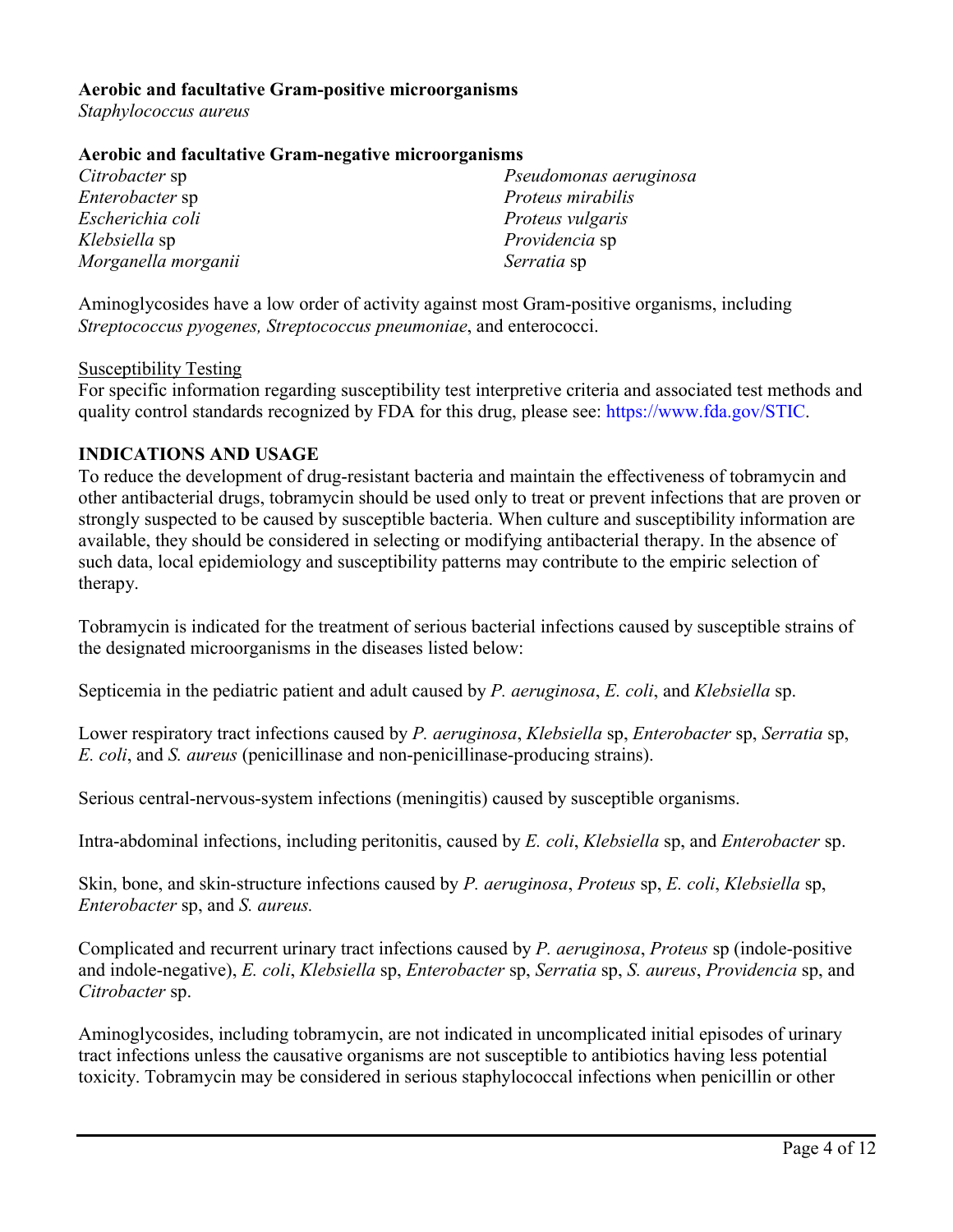potentially less toxic drugs are contraindicated and when bacterial susceptibility testing and clinical judgment indicate its use.

Bacterial cultures should be obtained prior to and during treatment to isolate and identify etiologic organisms and to test their susceptibility to tobramycin. If susceptibility tests show that the causative organisms are resistant to tobramycin, other appropriate therapy should be instituted. In patients in whom a serious life-threatening gram-negative infection is suspected, including those in whom concurrent therapy with a penicillin or cephalosporin and an aminoglycoside may be indicated, treatment with tobramycin sulfate may be initiated before the results of susceptibility studies are obtained. The decision to continue therapy with tobramycin should be based on the results of susceptibility studies, the severity of the infection, and the important additional concepts discussed in the **WARNINGS** box above.

# **CONTRAINDICATIONS**

A hypersensitivity to any aminoglycoside is a contraindication to the use of tobramycin. A history of hypersensitivity or serious toxic reactions to aminoglycosides may also contraindicate the use of any other aminoglycoside because of the known cross-sensitivity of patients to drugs in this class.

# **WARNINGS**

### See **WARNINGS** box above.

Tobramycin Injection, USP contains sodium metabisulfite, a sulfite that may cause allergic-type reactions, including anaphylactic symptoms and life-threatening or less severe asthmatic episodes, in certain susceptible people. The overall prevalence of sulfite sensitivity in the general population is unknown and probably low. Sulfite sensitivity is seen more frequently in asthmatic than in nonasthmatic people.

Serious allergic reactions including anaphylaxis and dermatologic reactions including exfoliative dermatitis, toxic epidermal necrolysis, erythema multiforme, and Stevens-Johnson Syndrome have been reported rarely in patients on tobramycin therapy. Although rare, fatalities have been reported (see **CONTRAINDICATIONS**).

If an allergic reaction occurs, the drug should be discontinued and appropriate therapy instituted.

*Clostridium difficile* associated diarrhea (CDAD) has been reported with use of nearly all antibacterial agents, including Tobramycin, and may range in severity from mild diarrhea to fatal colitis. Treatment with antibacterial agents alters the normal flora of the colon leading to overgrowth of *C. difficile*.

*C. difficile* produces toxins A and B which contribute to the development of CDAD. Hypertoxin producing strains of *C. difficile* cause increased morbidity and mortality, as these infections can be refractory to antimicrobial therapy and may require colectomy. CDAD must be considered in all patients who present with diarrhea following antibiotic use. Careful medical history is necessary since CDAD has been reported to occur over two months after administration of antibacterial agents.

If CDAD is suspected or confirmed, ongoing antibiotic use not directed against *C. difficile* may need to be discontinued. Appropriate fluid and electrolyte management, protein supplementation, antibiotic treatment of *C. difficile*, and surgical evaluation should be instituted as clinically indicated.

## **PRECAUTIONS**

Serum and urine specimens for examination should be collected during therapy, as recommended in the **WARNINGS** box. Serum calcium, magnesium, and sodium should be monitored.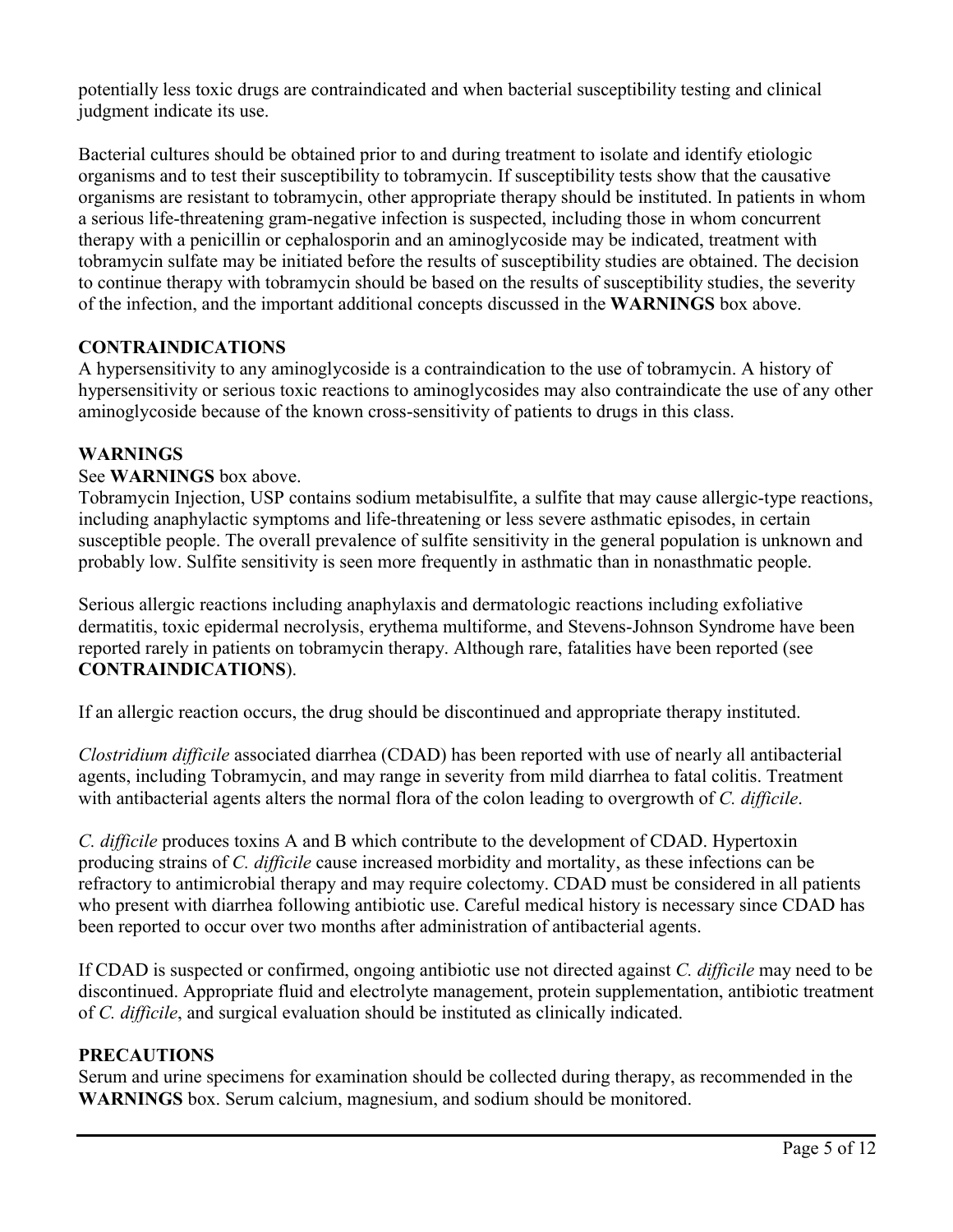Peak and trough serum levels should be measured periodically during therapy. Prolonged concentrations above 12 mcg/mL should be avoided. Rising trough levels (above 2 mcg/mL) may indicate tissue accumulation. Such accumulation, advanced age, and cumulative dosage may contribute to ototoxicity and nephrotoxicity. It is particularly important to monitor serum levels closely in patients with known renal impairment.

A useful guideline would be to perform serum level assays after 2 or 3 doses, so that the dosage could be adjusted if necessary, and also at 3- to 4-day intervals during therapy. In the event of changing renal function, more frequent serum levels should be obtained and the dosage or dosage interval adjusted according to the guidelines provided in the **DOSAGE AND ADMINISTRATION** section.

In order to measure the peak level, a serum sample should be drawn about 30 minutes following intravenous infusion or 1 hour after an intramuscular injection. Trough levels are measured by obtaining serum samples at 8 hours or just prior to the next dose of tobramycin. These suggested time intervals are intended only as guidelines and may vary according to institutional practices. It is important, however, that there be consistency within the individual patient program unless computerized pharmacokinetic dosing programs are available in the institution. These serum-level assays may be especially useful for monitoring the treatment of severely ill patients with changing renal function or of those infected with less sensitive organisms or those receiving maximum dosage.

Neuromuscular blockade and respiratory paralysis have been reported in cats receiving very high doses of tobramycin (40 mg/kg). The possibility of prolonged or secondary apnea should be considered if tobramycin is administered to anesthetized patients who are also receiving neuromuscular blocking agents, such as succinylcholine, tubocurarine, or decamethonium, or to patients receiving massive transfusions of citrated blood. If neuromuscular blockade occurs, it may be reversed by the administration of calcium salts.

Cross-allergenicity among aminoglycosides has been demonstrated.

In patients with extensive burns or cystic fibrosis, altered pharmacokinetics may result in reduced serum concentrations of aminoglycosides. In such patients treated with tobramycin, measurement of serum concentration is especially important as a basis for determination of appropriate dosage.

Elderly patients may have reduced renal function that may not be evident in the results of routine screening tests, such as BUN or serum creatinine. A creatinine clearance determination may be more useful. Monitoring of renal function during treatment with aminoglycosides is particularly important in such patients.

An increased incidence of nephrotoxicity has been reported following concomitant administration of aminoglycoside antibiotics and cephalosporins.

Aminoglycosides should be used with caution in patients with muscular disorders, such as myasthenia gravis or parkinsonism, since these drugs may aggravate muscle weakness because of their potential curare-like effect on neuromuscular function.

Aminoglycosides may be absorbed in significant quantities from body surfaces after local irrigation or application and may cause neurotoxicity and nephrotoxicity.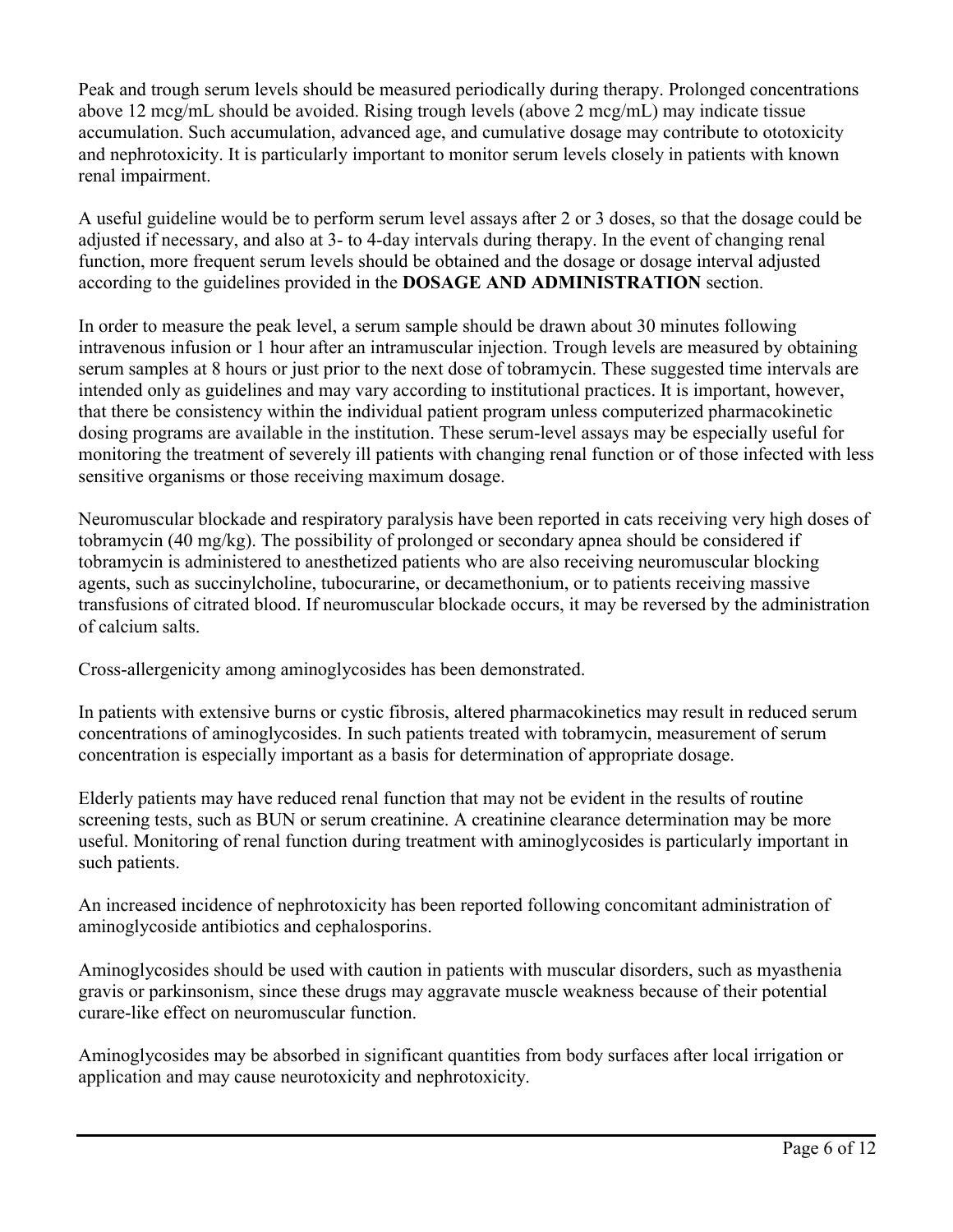Aminoglycosides have not been approved for intraocular and/or subconjunctival use. Physicians are advised that macular necrosis has been reported following administration of aminoglycosides, including tobramycin, by these routes.

See **WARNINGS** box regarding concurrent use of potent diuretics and concurrent and sequential use of other neurotoxic or nephrotoxic drugs.

The inactivation of tobramycin and other aminoglycosides by β-lactam-type antibiotics (penicillins or cephalosporins) has been demonstrated *in vitro* and in patients with severe renal impairment. Such inactivation has not been found in patients with normal renal function who have been given the drugs by separate routes of administration.

Therapy with tobramycin may result in overgrowth of nonsusceptible organisms. If overgrowth of nonsusceptible organisms occurs, appropriate therapy should be initiated.

**General**: Prescribing tobramycin in the absence of a proven or strongly suspected bacterial infection or a prophylactic indication is unlikely to provide benefit to the patient and increases the risk of the development of drug-resistant bacteria.

**Pregnancy**: Aminoglycosides can cause fetal harm when administered to a pregnant woman. Aminoglycoside antibiotics cross the placenta, and there have been several reports of total irreversible bilateral congenital deafness in children whose mothers received streptomycin during pregnancy. Serious side effects to mother, fetus, or newborn have not been reported in the treatment of pregnant women with other aminoglycosides. If tobramycin is used during pregnancy or if the patient becomes pregnant while taking tobramycin, she should be apprised of the potential hazard to the fetus.

**Information for Patients**: Patients should be counseled that antibacterial drugs including tobramycin should only be used to treat bacterial infections. They do not treat viral infections (e.g., the common cold). When tobramycin is prescribed to treat a bacterial infection, patients should be told that although it is common to feel better early in the course of therapy, the medication should be taken exactly as directed. Skipping doses or not completing the full course of therapy may (1) decrease the effectiveness of the immediate treatment and (2) increase the likelihood that bacteria will develop resistance and will not be treatable by tobramycin or other antibacterial drugs in the future.

Diarrhea is a common problem caused by antibiotics, which usually ends when the antibiotic is discontinued. Sometimes after starting treatment with antibiotics, patients can develop watery and bloody stools (with or without stomach cramps and fever) even as late as two or more months after having taken the last dose of the antibiotic. If this occurs, patients should contact their physician as soon as possible.

# **Pediatric Use**: See **INDICATIONS AND USAGE** and **DOSAGE AND ADMINISTRATION**.

**Geriatric Use**: Elderly patients may be at a higher risk of developing nephrotoxicity and ototoxicity while receiving tobramycin (see **WARNINGS**, **PRECAUTIONS** and **OVERDOSAGE**). Other factors that may contribute to nephrotoxicity and ototoxicity are rising trough levels, excessive peak concentrations, dehydration, concomitant use of other neurotoxic or nephrotoxic drugs, and cumulative dose. Peak and trough serum levels should be measured periodically during therapy to assure adequate levels and to avoid potentially toxic levels (see **WARNINGS** and **PRECAUTIONS**).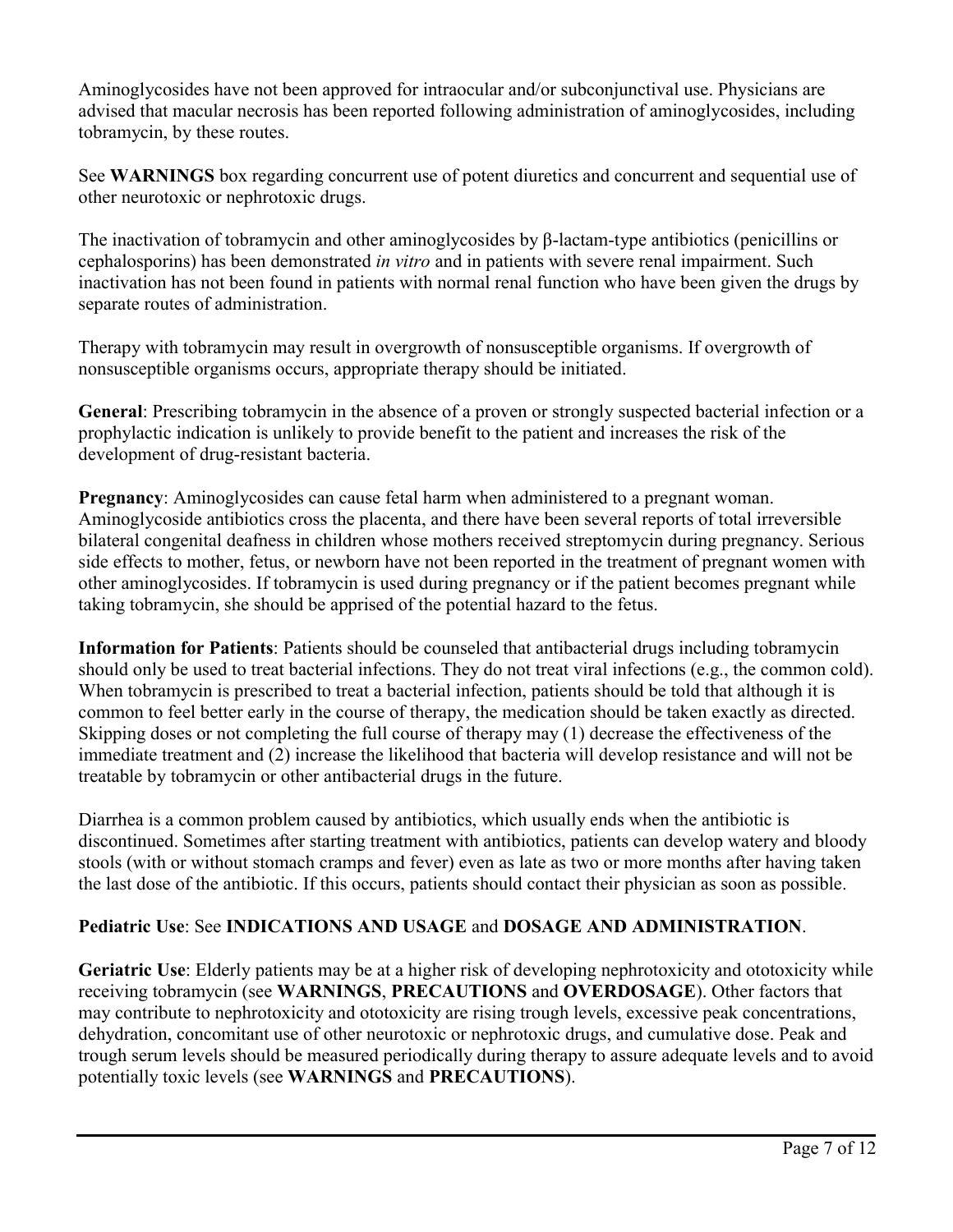Tobramycin is known to be substantially excreted by the kidney, and the risk of toxic reactions to this drug may be greater in patients with impaired renal function. Dose reduction is required for patients with impaired renal function (see **DOSAGE AND ADMINISTRATION**). Elderly patients may have reduced renal function that may not be evident in the results of routine screening tests, such as BUN or serum creatinine. A creatinine clearance determination may be more useful. Monitoring of renal function during treatment with aminoglycosides is particularly important in the elderly (see **PRECAUTIONS**).

Tobramycin 20 mg/2 mL and 80 mg/2 mL vials each contain 1.4 mg (0.06 mEq) of sodium.

## **ADVERSE REACTIONS**

**Neurotoxicity**: Adverse effects on both the vestibular and auditory branches of the eighth nerve have been noted, especially in patients receiving high doses or prolonged therapy, in those given previous courses of therapy with an ototoxin, and in cases of dehydration. Symptoms include dizziness, vertigo, tinnitus, roaring in the ears, and hearing loss. Hearing loss is usually irreversible and is manifested initially by diminution of high-tone acuity. Tobramycin and gentamicin closely parallel each other in regard to ototoxic potential.

**Nephrotoxicity**: Renal function changes, as shown by rising BUN, NPN, and serum creatinine and by oliguria, cylindruria, and increased proteinuria, have been reported, especially in patients with a history of renal impairment who are treated for longer periods or with higher doses than those recommended. Adverse renal effects can occur in patients with initially normal renal function.

Clinical studies and studies in experimental animals have been conducted to compare the nephrotoxic potential of tobramycin and gentamicin. In some of the clinical studies and in the animal studies, tobramycin caused nephrotoxicity significantly less frequently than gentamicin. In some other clinical studies, no significant difference in the incidence of nephrotoxicity between tobramycin and gentamicin was found.

Other reported adverse reactions possibly related to tobramycin include anemia, granulocytopenia, and thrombocytopenia; and fever, rash, exfoliative dermatitis, itching, urticaria, nausea, vomiting, diarrhea, headache, lethargy, pain at the injection site, mental confusion, and disorientation. Laboratory abnormalities possibly related to tobramycin include increased serum transaminases (AST, ALT); increased serum LDH and bilirubin; decreased serum calcium, magnesium, sodium, and potassium; and leukopenia, leukocytosis, and eosinophilia.

To report SUSPECTED ADVERSE EVENTS, contact FDA at 1-800-FDA-1088 or [www.fda.gov.](http://www.fda.gov/)

## **OVERDOSAGE**

**Signs and Symptoms**: The severity of the signs and symptoms following a tobramycin overdose are dependent on the dose administered, the patient's renal function, state of hydration, and age and whether or not other medications with similar toxicities are being administered concurrently. Toxicity may occur in patients treated more than 10 days, in adults given more than 5 mg/kg/day, pediatric patients given more than 7.5 mg/kg/day, or patients with reduced renal function whose dose has not been appropriately adjusted.

Nephrotoxicity following the parenteral administration of an aminoglycoside is most closely related to the area under the curve of the serum concentration versus time graph. Nephrotoxicity is more likely if trough blood concentrations fail to fall below 2 mcg/mL and is also proportional to the average blood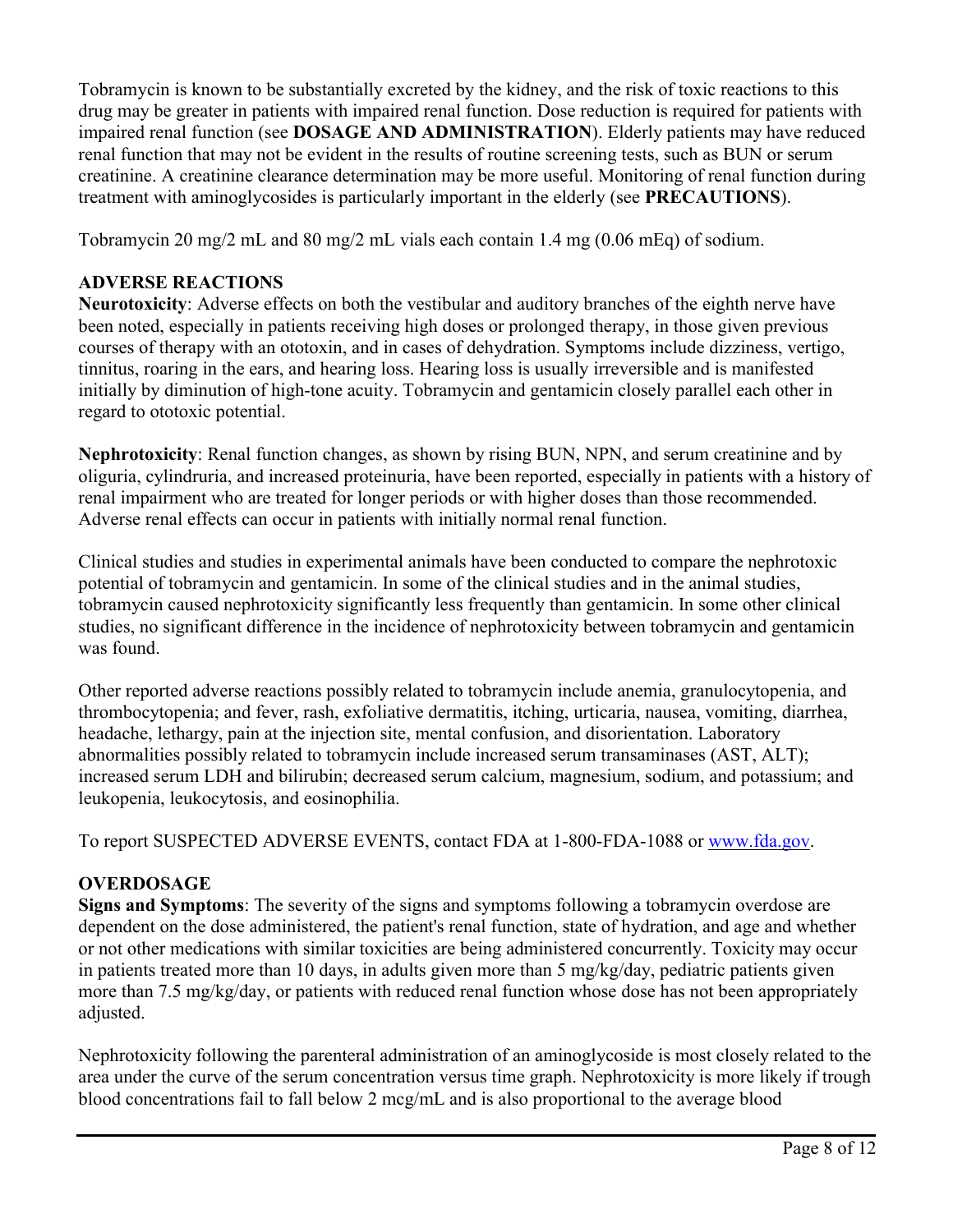concentration. Patients who are elderly, have abnormal renal function, are receiving other nephrotoxic drugs, or are volume depleted are at greater risk for developing acute tubular necrosis. Auditory and vestibular toxicity has been associated with aminoglycoside overdose; these toxicities occur in patients treated longer than 10 days, in patients with abnormal renal function, in dehydrated patients, or in patients receiving medications with additive auditory toxicities. These patients may not have signs or symptoms or may experience dizziness, tinnitus, vertigo, and a loss of high-tone acuity, as ototoxicity progresses. Ototoxicity signs and symptoms may not begin to occur until long after the drug has been discontinued.

Neuromuscular blockade or respiratory paralysis may occur following administration of many aminoglycosides. Neuromuscular blockade, respiratory failure, and prolonged respiratory paralysis may occur more commonly in patients with myasthenia gravis or Parkinson's disease. Prolonged respiratory paralysis may also occur in patients receiving decamethonium, tubocurarine, or succinylcholine. If neuromuscular blockade occurs, it may be reversed by the administration of calcium salts but mechanical assistance may be necessary.

If tobramycin were ingested, toxicity would be less likely because aminoglycosides are poorly absorbed from an intact gastrointestinal tract.

**Treatment**: In all cases of suspected overdosage, call your Regional Poison Control Center to obtain the most up-to-date information about the treatment of overdose. This recommendation is made because, in general, information regarding the treatment of overdose may change more rapidly than the package insert. In managing overdosage, consider the possibility of multiple drug overdoses, interaction among drugs, and unusual drug kinetics in your patient.

The initial intervention in a tobramycin overdose is to establish an airway and ensure oxygenation and ventilation. Resuscitative measures should be initiated promptly if respiratory paralysis occurs.

Patients that have received an overdose of tobramycin and have normal renal function should be adequately hydrated to maintain a urine output of 3 to 5 mL/kg/hr. Fluid balance, creatinine clearance, and tobramycin plasma levels should be carefully monitored until the serum tobramycin level falls below 2 mcg/mL.

Patients in whom the elimination half-life is greater than 2 hours or whose renal function is abnormal may require more aggressive therapy. In such patients, hemodialysis may be beneficial.

# **DOSAGE AND ADMINISTRATION**

Tobramycin Injection, USP may be given intramuscularly or intravenously. Recommended dosages are the same for both routes. The patient's pretreatment body weight should be obtained for calculation of correct dosage. It is desirable to measure both peak and trough serum concentrations (see **WARNINGS** box and **PRECAUTIONS**).

# **Administration for Patients with Normal Renal Function**

**Adults with Serious Infections***:* 3 mg/kg/day in 3 equal doses every 8 hours (see Table 1).

**Adults with Life-Threatening Infections***:* Up to 5 mg/kg/day may be administered in 3 or 4 equal doses (see Table 1). The dosage should be reduced to 3 mg/kg/day as soon as clinically indicated. To prevent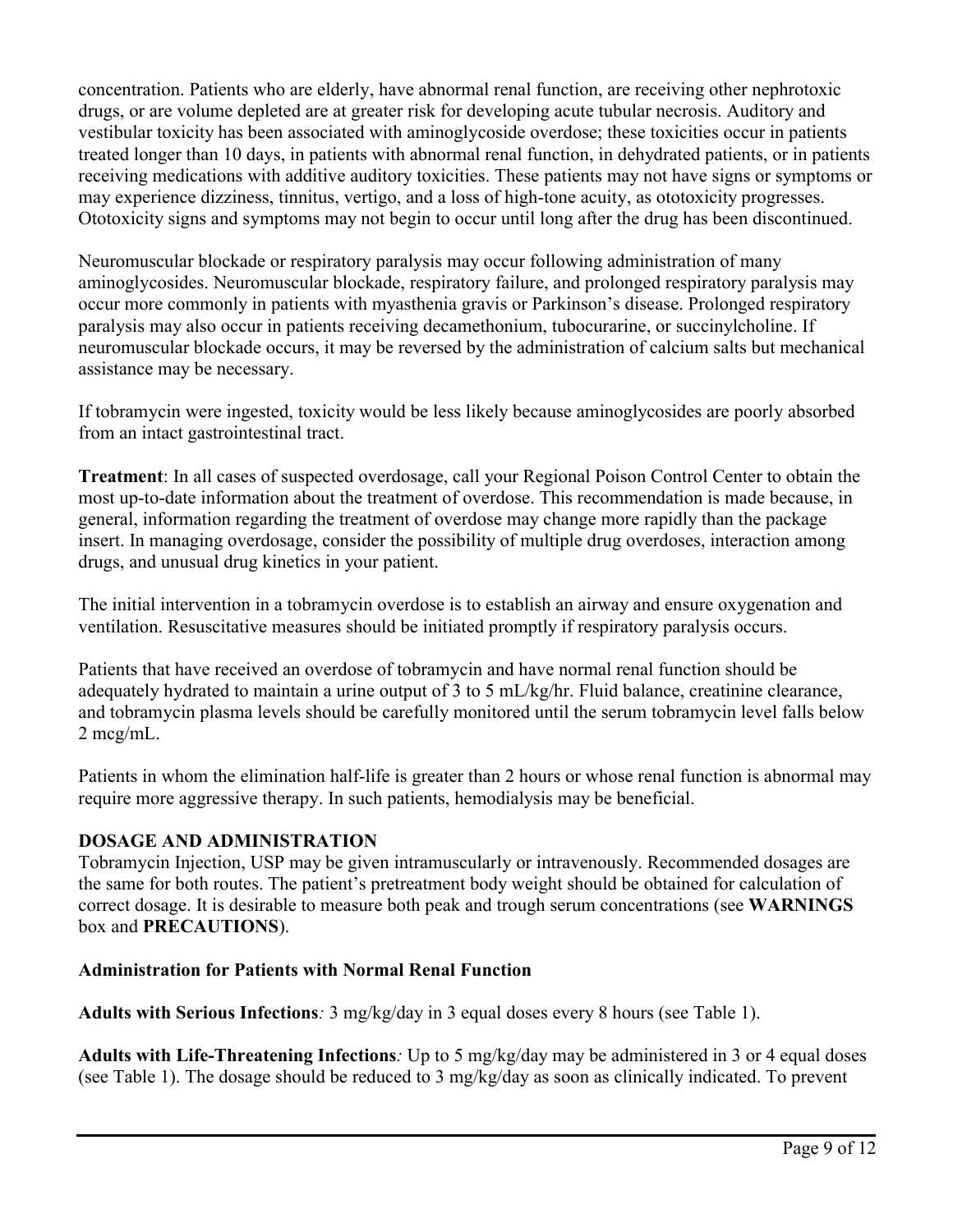increased toxicity due to excessive blood levels, dosage should not exceed 5 mg/kg/day unless serum levels are monitored (see **WARNINGS** box and **PRECAUTIONS**).

| $1.50842$ at 0 110 at 11101 $(415)$ |     |                           |                |                  |                               |  |
|-------------------------------------|-----|---------------------------|----------------|------------------|-------------------------------|--|
|                                     |     |                           |                |                  | <b>Maximum Dose for Life-</b> |  |
|                                     |     | <b>Usual Dose for</b>     |                |                  | <b>Threatening Infections</b> |  |
|                                     |     | <b>Serious Infections</b> |                |                  | (Reduce as soon as possible)  |  |
| For                                 |     | $1$ mg/kg q8h             |                |                  | $1.66$ mg/kg q8h              |  |
| Patient                             |     | (Total, 3 mg/kg/day)      |                |                  | (Total, 5 mg/kg/day)          |  |
| Weighing                            |     | mg/dose                   | mL/dose*       | mg/dose          | mL/dose*                      |  |
| $\mathbf{I}$<br>kg                  |     | q8h                       |                |                  | q8h                           |  |
| 120                                 | 264 | 120 mg                    | 3 mL           | 200 mg           | 5mL                           |  |
| 115                                 | 253 | 115 mg                    | $2.9$ mL       | 191 mg           | 4.75 mL                       |  |
| 110                                 | 242 | $110$ mg                  | $2.75$ mL      | 183 mg           | 4.5 mL                        |  |
| 105                                 | 231 | $105$ mg                  | $2.6$ mL       | $175 \text{ mg}$ | 4.4 mL                        |  |
| 100                                 | 220 | $100$ mg                  | $2.5$ mL       | $166 \text{ mg}$ | $4.2$ mL                      |  |
| 95                                  | 209 | $95 \text{ mg}$           | $2.4$ mL       | 158 mg           | 4 mL                          |  |
| 90                                  | 198 | $90 \text{ mg}$           | $2.25$ mL      | $150 \text{ mg}$ | 3.75 mL                       |  |
| 85                                  | 187 | 85 mg                     | $2.1$ mL       | $141$ mg         | $3.5$ mL                      |  |
| 80                                  | 176 | $80 \text{ mg}$           | 2 mL           | $133 \text{ mg}$ | $3.3$ mL                      |  |
| 75                                  | 165 | 75 mg                     | $1.9$ mL       | $125 \text{ mg}$ | $3.1$ mL                      |  |
| 70                                  | 154 | $70 \text{ mg}$           | $1.75$ mL      | $116$ mg         | $2.9$ mL                      |  |
| 65                                  | 143 | 65 mg                     | $1.6$ mL       | 108 mg           | $2.7$ mL                      |  |
| 60                                  | 132 | $60 \text{ mg}$           | $1.5$ mL       | $100$ mg         | $2.5$ mL                      |  |
| 55                                  | 121 | 55 mg                     | $1.4$ mL       | 91 mg            | 2.25 mL                       |  |
| 50                                  | 110 | 50 mg                     | $1.25$ mL      | $83 \text{ mg}$  | $2.1$ mL                      |  |
| 45                                  | 99  | $45 \text{ mg}$           | $1.1$ mL       | $75 \text{ mg}$  | $1.9$ mL                      |  |
| 40                                  | 88  | $40 \text{ mg}$           | $1 \text{ mL}$ | 66 mg            | $1.6$ mL                      |  |

#### **Table 1. Dosage Schedule Guide for Tobramycin Injection, USP in Adults with Normal Renal Function (Dosage at 8-Hour Intervals)**

Applicable to all product forms except Tobramycin Injection, USP, 10 mg/mL (Pediatric).

**Pediatric Patients (Greater Than 1 Week of Age)***:* 6 to 7.5 mg/kg/day in 3 or 4 equally divided doses (2 to 2.5 mg/kg every 8 hours or 1.5 to 1.89 mg/kg every 6 hours).

**Premature or Full-Term Neonates 1 Week of Age or Less***:* Up to 4 mg/kg/day may be administered in 2 equal doses every 12 hours.

It is desirable to limit treatment to a short term. The usual duration of treatment is 7 to 10 days. A longer course of therapy may be necessary in difficult and complicated infections. In such cases, monitoring of renal, auditory, and vestibular functions is advised, because neurotoxicity is more likely to occur when treatment is extended longer than 10 days.

## **Dosage in Patients with Cystic Fibrosis**

In patients with cystic fibrosis, altered pharmacokinetics may result in reduced serum concentration of aminoglycosides. Measurement of tobramycin serum concentration during treatment is especially important as a basis for determining appropriate dose. In patients with severe cystic fibrosis, an initial dosing regimen of 10 mg/kg/day in 4 equally divided doses is recommended. This dosing regimen is suggested only as a guide. The serum levels of tobramycin should be measured directly during treatment due to a wide interpatient variability.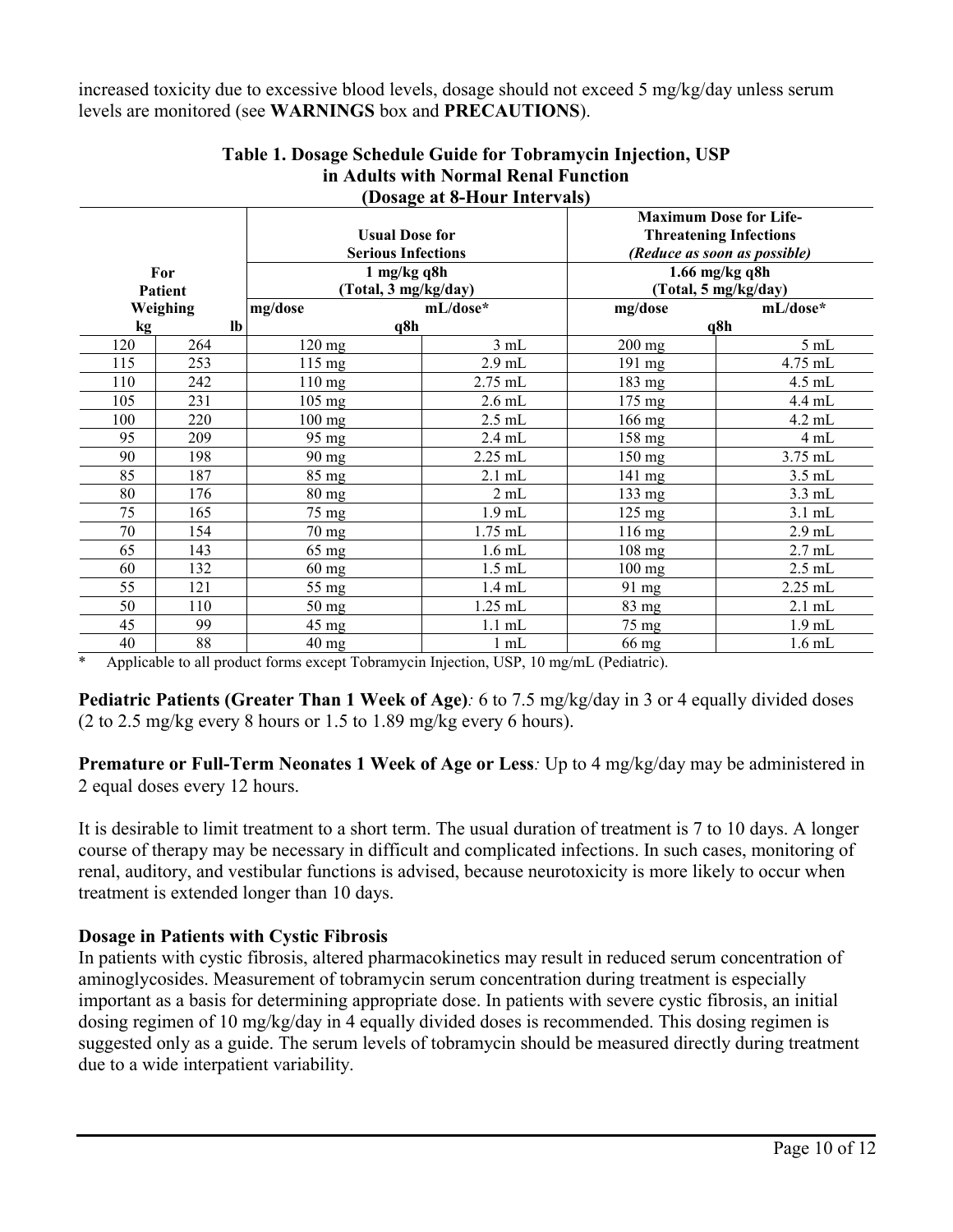## **Administration for Patients with Impaired Renal Function**

Whenever possible, serum tobramycin concentrations should be monitored during therapy.

Following a loading dose of 1 mg/kg, subsequent dosage in these patients must be adjusted, either with reduced doses administered at 8-hour intervals or with normal doses given at prolonged intervals. Both of these methods are suggested as guides to be used when serum levels of tobramycin cannot be measured directly. They are based on either the creatinine clearance or the serum creatinine of the patient, because these values correlate with the half-life of tobramycin. The dosage schedules derived from either method should be used in conjunction with careful clinical and laboratory observations of the patient and should be modified as necessary. Neither method should be used when dialysis is being performed.

### **Reduced Dosage at 8-hour Intervals**

When the creatinine clearance rate is 70 mL or less per minute or when the serum creatinine value is known, the amount of the reduced dose can be determined by multiplying the normal dose from Table 1 by the percent of normal dose from the accompanying nomogram.

An alternate rough guide for determining reduced dosage at 8-hour intervals (for patients whose steadystate serum creatinine values are known) is to divide the normally recommended dose by the patient's serum creatinine.



### **Normal Dosage at Prolonged Intervals**

If the creatinine clearance rate is not available and the patient's condition is stable, a dosage frequency *in hours* for the dosage given in Table 1 can be determined by multiplying the patient's serum creatinine by 6.

## **Dosage in Obese Patients**

The appropriate dose may be calculated by using the patient's estimated lean body weight plus 40% of the excess as the basic weight on which to figure mg/kg.